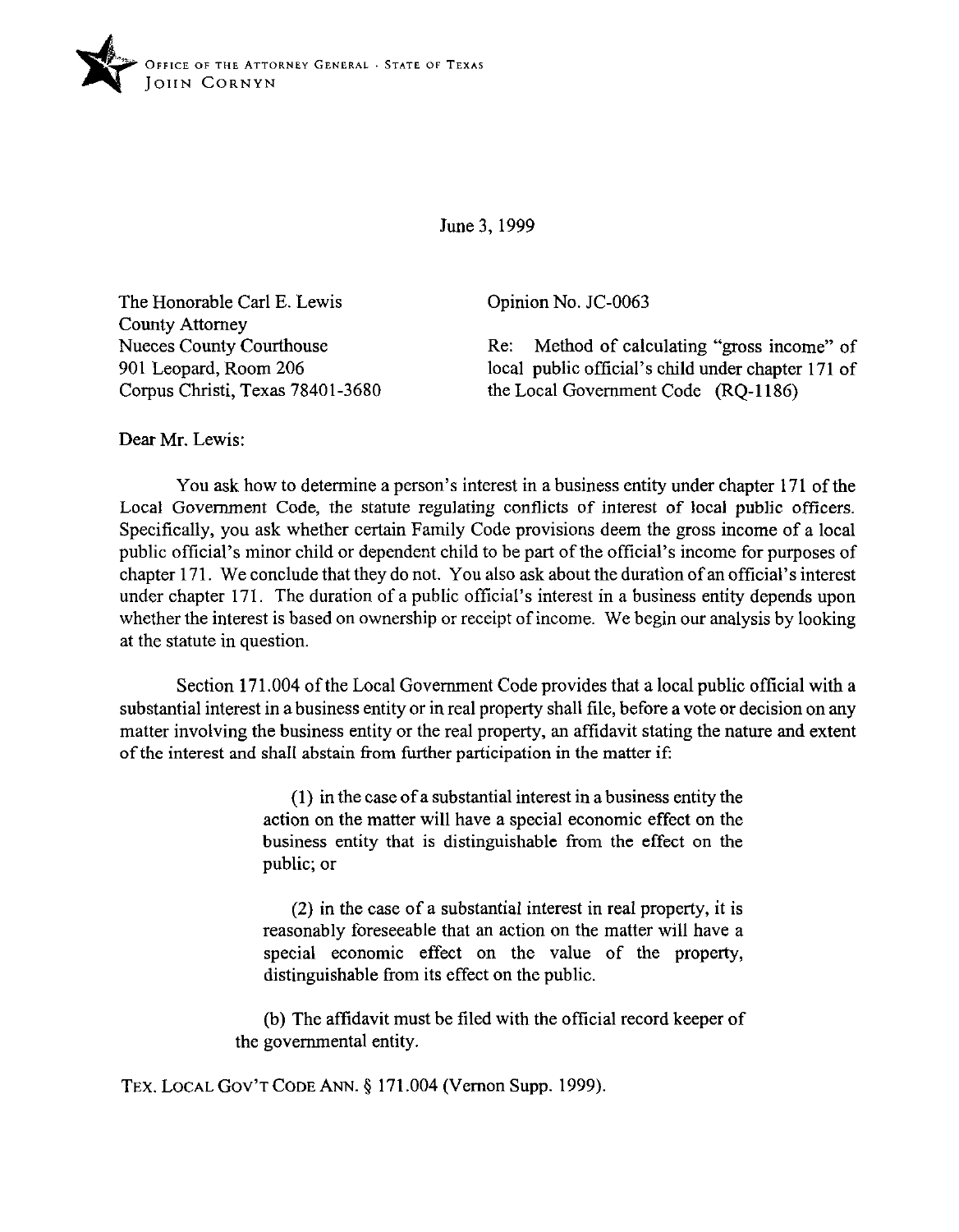Chapter 171 defines a "substantial interest" aa follows:

(a) For purposes ofthis chapter, a person has a substantial interest in a business entity if:

(1) the person owns 10 percent or more of the voting stock or shares of the business entity or owns either 10 percent or more or \$15,000 or more of the fair market value of the business entity; or

(2) funds received by the person from the business entity exceed 10 percent of the person's gross income for the previous year.

(b) [substantial interest in real property]  $\ldots$ .

(c) A local public official is considered to have a substantial interest under this section if a person related to the official in the first degree by consanguinity or affinity, as determined under Chapter 573, Government Code, has a substantial interest under this section.

*Id. 5* 171.002.

Your request concerns Local Government Code subsection 171.002(c), which treats a substantial interest of a near relative in a business entity or real property as the official's substantial interest. The relatives of a public official within the first degree by consanguinity are his or her parents and children, while his or her spouse is a relative within the first degree by affinity. **TEX. GOV'T CODE** ANN. \$5 573.023(c)(l), .024(a), .025(a) (Vernon 1994). A relationship in the first degree by affinity also exists when the spouse of one of the individuals is related in the first degree by consanguinity to the other, that is, between a person and his or her parents-in-law, son- or daughter-in-law, and the children ofhis spouse. See *id.* 5 573.024(a)(2). Thus, chapter 171 imputes any "substantial interest" of a public official's spouse, parents, children, step-children, father- and mother-in-law, or son- and daughter-in-law to the officer. See Tex. Att'y Gen. Op. No. DM-267 (1993) at 2; Tex. Att'y Gen. LO-95-080, at 3.

You ask how to determine the gross income of a public official's child in connection with the following assumed facts:

> (1) [A] 20-year-old daughter of a local public official (2) lives in her parents' home, (3) relies upon her parents completely for her support and (4) attends the local junior college. (5) This summer she worked for a local business entity for six weeks and earned \$1200, and (6) she had no earnings for the previous year. (7) Her parents'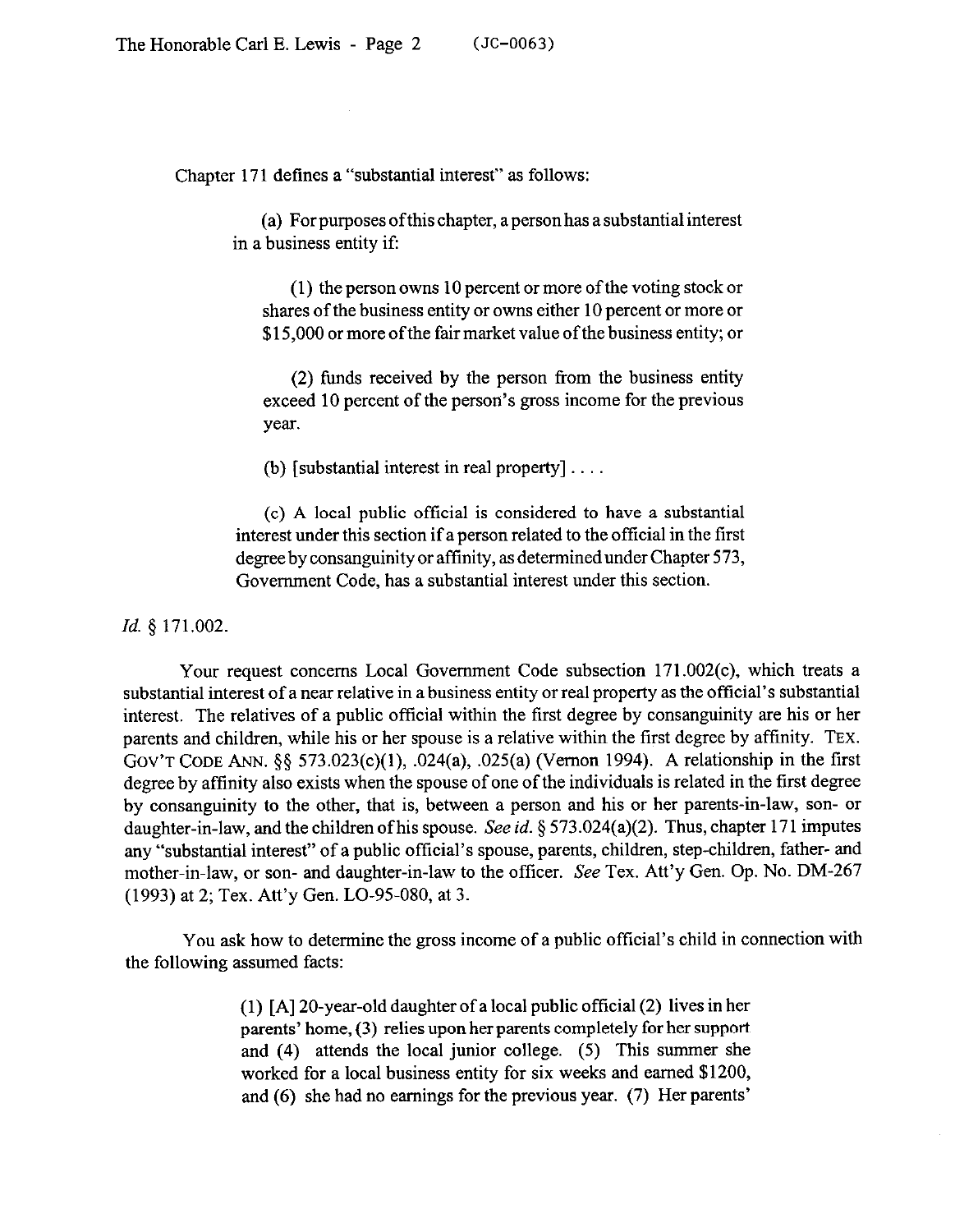combined income is \$90,000. (8) A proposal to award a contract to the local business entity is before the governing body of the governmental entity. Does the local public official have a "substantial interest" in the business entity which requires filing an affidavit and abstention from the vote as no other member of the governing body is required to file an affidavit?

Letter from Honorable Carl E. Lewis, Nueces County Attorney, to Honorable Dan Morales, Texas Attorney General, at 5 (Aug. 21, 1998) (on tile with Opinion Committee).

Your last sentence refers to a procedure under Local Government Code section 171.004(c) that allows public offtcials to participate in a matter despite having a substantial interest in it. When a majority of the members are required to tile and do tile affidavits of similar interests, they are not required to abstain from further participation in the matter. TEX. LOC. GOV'T CODE ANN. 5 171.004(c) (Vernon Supp. 1999). You exclude the possibility that the local officer in question might be allowed to participate pursuant to section 171.004(c) of the Local Government Code.

In connection with the assumed facts you provide, you ask whether the earnings of a minor child should be characterized as his or her parents' earnings pursuant to Family Code provisions. Section 3.103 of the Family Code provides that "[d]uring the marriage of the parents of an unemancipated minor... the earnings of the minor are subject to the joint management, control, and disposition of the parents of the minor, unless otherwise provided by agreement of the parents or by judicial order." TEX. FAM. CODE ANN. § 3.103 (Vernon 1998). A parent of the child has "the right to the services and earnings of the child." *Id.* 5 151.003(a)(5) (Vernon 1996). A "child" for purposes of these provisions is a person younger than 18 years, who has not been married or who has not had the disabilities of minority removed for general purposes. *Id.* § 101.003(a).

*You* rely on *Dallas County Flood Control District No. I Y. Cross,* 815 S.W.2d 271 (Tex. App.-Dallas 1991, writ denied), for guidance in calculating the gross income of a child who is largely dependent upon his or her parents for support. The court in Cross held that a public official's gross income for purposes of.chapter 171 included his community property interest in his spouse's salary and in the interest on bank accounts. See TEX. FAM. CODE. ANN. § 3.002 (Vernon 1998) (defining community property). You ask whether *Cross* requires a similar treatment with respect to the earnings of a local public officer's child, that is, should a minor child's gross income be treated for purposes of chapter 171 as his or her parents' earnings pursuant to the Family Code provisions you have cited.

Cross does not state a general rule for calculating a public offrcer's gross income for purposes of chapter 171. The court reviewed a jury finding that two members of the flood control district who voted to approve the district's acquisition of an easement over land owned by the district president had substantial interests in the board president's business undertakings. In one case, the board member's federal income tax return showed that his "largest items of income were his community property interest in his wife's salary  $\dots$  and his community property right in \$4700.16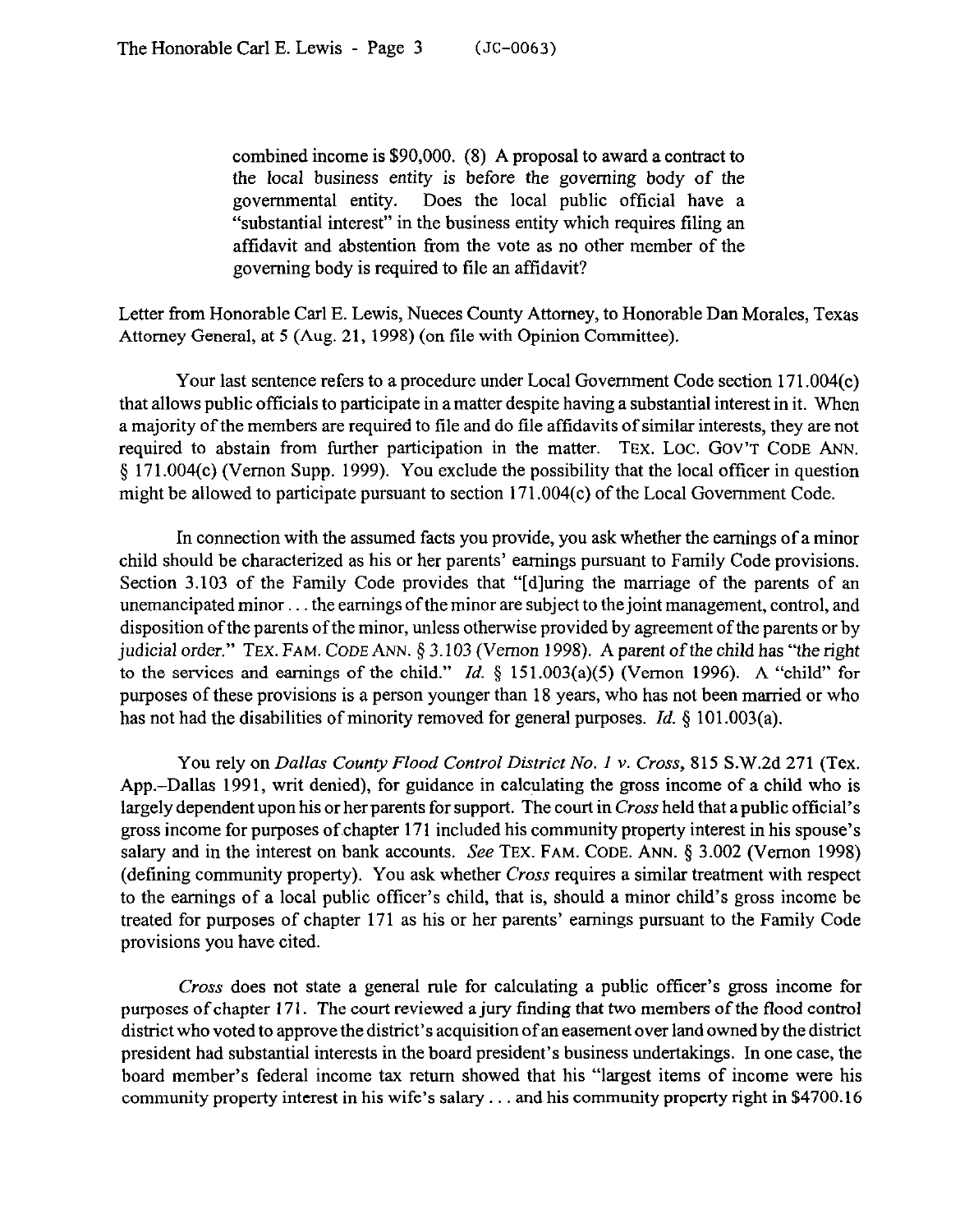in interest on bank deposits." Cross, 815 S.W.2d at 280. The jury found that this individual had received gross income from the district president in an amount in excess of ten percent of his annual gross income. *Id.* **at** *278-79;* **seeTEX.LOC.GOV'TCODEhN.** \$ 171.002(a)(2) (Vernon Supp. 1999). After reviewing the evidence presented to the jury, the court concluded that "the jury had enough evidence to estimate, with reasonable certainty, that  $\ldots$  [the officer's] gross income between November 13, 1984, and November 12, 1985, totaled about \$25,000." Cross, 815 S.W.2d at 280. The jury also found that the board president gave the board member \$12,000, enough to constitute a substantial interest in the transaction. *Id.* at 28 1.

In reviewing and upholding the jury finding, the *Cross* court accepted that community property was part of gross income in the case before it, but it did not expressly consider the role of community property law in computing substantial interests of public officials and their spouses for purposes of Local Government Code chapter 171. Moreover, Cross would have reached the same conclusion on the conflict of interest question even if the officer's community interests in his wife's earnings and in bank accounts had been excluded from his gross income under chapter 171. In that case, the \$12,000 received from the board president would have constituted an even larger percentage ofhis gross income than it did according to the jury findings in Cross. Accordingly, we conclude that Cross does not hold that the gross income of a married public official must always be determined for purposes of chapter 171 according to community property law, nor does it deal at all with the earnings of a minor child. We conclude that *Cross* does not require the earnings of a minor child to be characterized as parents' earnings for the purpose of determining "gross income" under chapter 171 of the Local Government Code.

While section 3.103 of the Family Code provides that the earnings of an unemancipated minor are subject to the control and disposition of the parents, "it does not attribute income from the hands of child into the hands of the parent." *Reyna v. Vowell*, 470 F.2d 494, 496 (5th Cir. 1972). At most, this provision gives the parent the right to sue the wage-earning child in an effort to control his or her earnings. *Id.* We conclude that sections 151.003(a)(5) and 3.103 of the Family Code do not convert the earnings of a minor child to his or her parents' gross income for purposes of chapter 171.

You also ask us to consider how the earnings of a "dependent child" should be treated for purposes of chapter 171. By "dependent child" you refer to an individual who is not a child under section 101.003 of the Family Code, but is a "dependent" under the following provision of the Internal Revenue Code:

> (a) For purposes ofthis subtitle, the term "dependent"means any of the following individuals over half of whose support, for the calendar year in which the taxable year of the taxpayer begins, was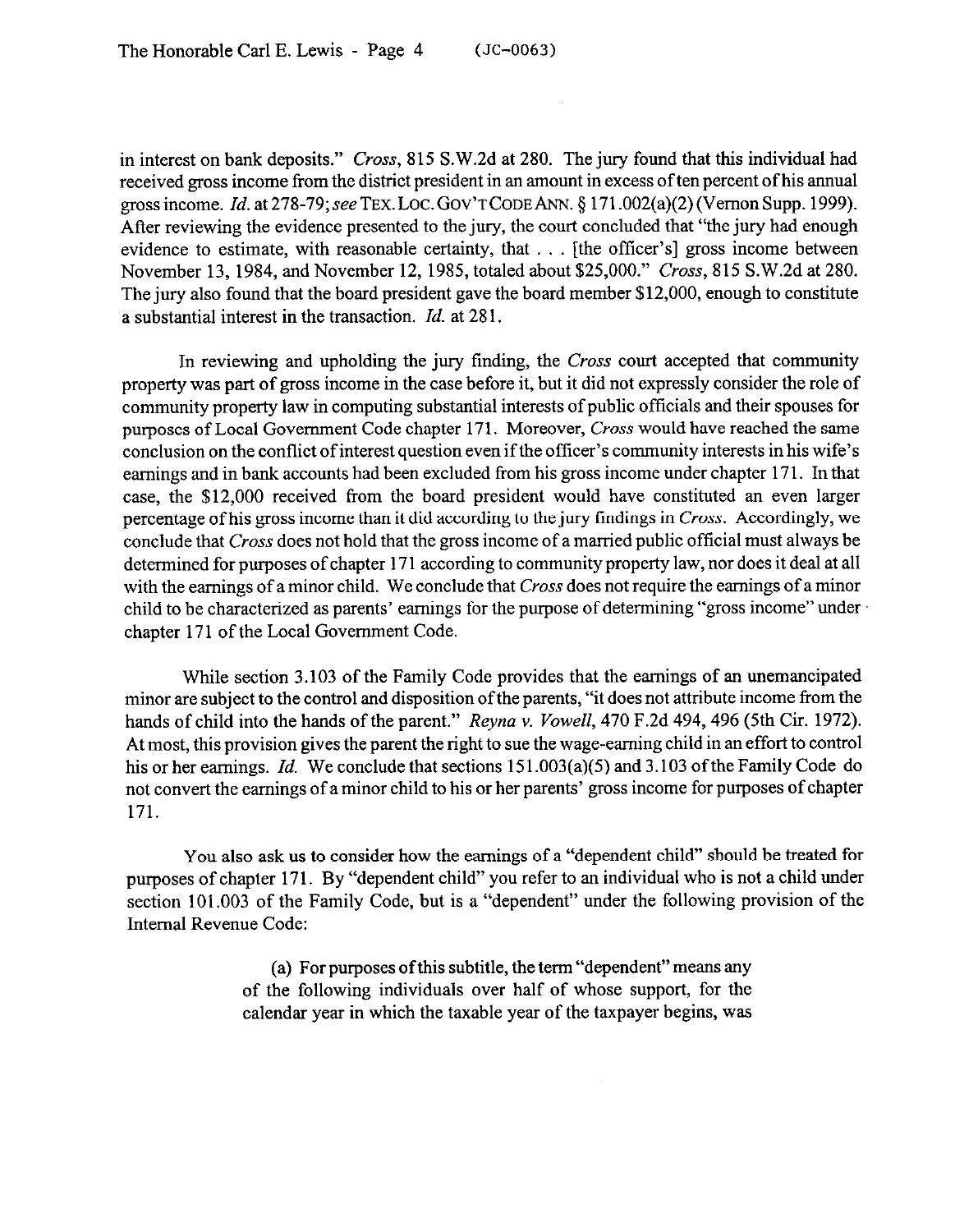received from the taxpayer (or is treated under subsection  $(c)$  or  $(e)^1$ as received from the taxpayer):

(1) A son or daughter of the taxpayer  $\dots$ 

26 U.S.C. 9 152(a) (1994) (footnote added). Federal income tax law allows taxpayers a deduction from taxable income for each dependent child, as defined above, see *id.* § 151, but it does not attribute a dependent child's gross income to his or her parents. The status of a public official's child as a "dependent" child within section 152 of the Internal Revenue Code has no effect on calculating the child's gross income for purposes of chapter 171.

Applying our conclusions to the assumed facts you stated, we conclude that the public official's twenty-year old daughter has a substantial interest in the business entity from which she earned \$1200, an amount that exceeded ten percent of her gross income for the previous year. See TEX. LOC. GOV'T CODE ANN. § 171.002(a)(2),(c) (Vernon Supp. 1999). Because she is related to the public official in the first degree by consanguinity, see **TEX. GOV'T CODE ANN. 5 573.023(c)(l)**  (Vernon 1994), chapter 171 of the Local Government Code deems her substantial interest in the business entity to be the official's substantial interest. See **TEX. LOCAL GOV'T CODE ANN. 5**  171.002(c) (Vernon Supp. 1999). Accordingly, the local public official has a substantial interest in the business entity that employed his daughter, and he must tile the affidavit and abstain from further participation in the proposal to award a contract to the business entity, if "the action on the matter will have a special economic effect on the business entity that is distinguishable from the effect on the public." *Id. 5* 171.004.

You suggest that it is illogical for the sum of \$1200 to be a substantial interest as to the public officer's daughter, when the same amount would not be a substantial interest as to his wife because of her larger income. The purpose of the ten percent amount is to establish a threshold for determining that a conflict of interest exists, thus providing a degree of certainty not found in prior conflict of interest provisions. Tex. Att'y Gen. Op. No. JM-424 (1986) at 6 (reciting legislative history). We do not believe it is necessarily illogical for the legislature to use a percentage figure, rather than exclusively a dollar figure, to establish the threshold for conflict of interest. The amount of \$120 may be a significant amount to a person who earns \$1200 in a year, and a parent may be interested in his child's employment, even for earnings that are minimal in comparison to the parent's,

Finally, you ask how long a "substantial interest" exists so as to require filing the affidavit and abstention from the vote. In other words, does the "substantial interest" continue for a particular period of time after the employment ends or after the owner dispossesses himself ofthe property that defines the substantial interest.

**<sup>&#</sup>x27;Section 152(c) of the Internal Revenue Code relates to multiple support agreements and section 152(e) sets cut the support test for the child of divorced parents.**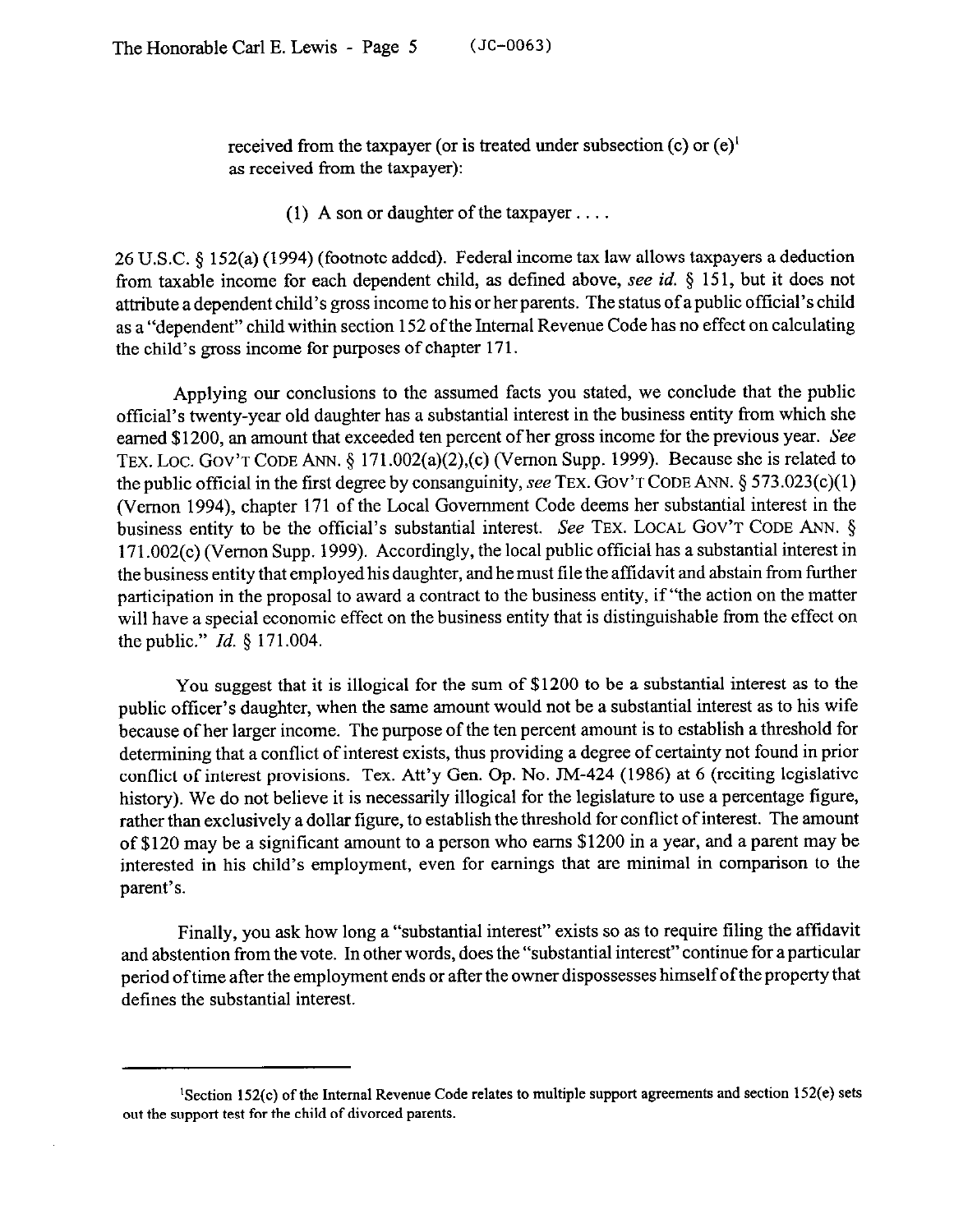Section 171.004 requires a local public official who "has a substantial interest in a business entity or in real property" to tile an affidavit stating the nature and extent of the interest and to abstain from further participation in certain governmental decisions affecting the business entity or real property. TEX. LOC. GOV'T CODE ANN. § 171.004 (Vernon Supp. 1999). This provision uses the present tense in referring to the public official's possession of a "substantial interest"; thus, the official's interest in the business entity or real property is one that exists when the governmental body addresses a matter affecting the interest. Section 171.002 defines a "substantial interest" in terms of ownership and of receipt of income. A person has a "substantial interest" in a business entity or in real property when he or she owns a certain percentage or market value of the business or the property. No time period is provided within which the individual must have *acquired* the ownership interest. See *id. 3* 171.002.

As a general rule, we believe a person no longer has a "substantial interest" in real property or in a business entity based on ownership after that person has fully divested himself or herself from any ownership interest in the business or the property. The time at which an individual divests himself or herself from any such ownership interest involves questions of fact which must be investigated and resolved on a case-by-case basis. We cannot conclude as a matter of law that a formal divestiture is always sufficient. If a public officer has not received full payment for transferring real property or an interest in a business, he or she may continue to have an interest in the use of the property or the economic health of the business. Finally, even if a public official has relinquished all ownership interest in a business entity, he or she may have a substantial interest in the entity based on receipt of income, as described by subsection 171.002(a)(2).

A substantial interest based on receipt of income from a business entity is defined by subsection 171.002(a)(2) in relation to a specific time period. A person may have a "substantial interest" in a business entity if "funds received by the person from the business entity exceed 10 percent of the person's gross income for the *previous year.*" *Id.* § 171.002(a)(2) (emphasis added). "Previous year," as used in section 171.002(a)(2) of the Local Government Code, means the twelvemonth period before the date when the governmental body takes up the matter involving the business entity. *Cross,* **815 S.W.2d** at 278-79; see **TEX. GOV'TCODEANN.** 5 312.01 l(18) (Vernon 1998) (a "year" means 12 consecutive months); *Cify of San Antonio v. Kuykendall, 749* S.W.2d 169, 171 (Tex. Civ. App.-San Antonio 1988, writ denied). An affidavit disclosing a substantial interest in a business entity or real property must be tiled before a vote or decision on the matter involving the business entity; thus, the existence of a substantial interest is determined as of the date when the governmental entity begins deliberations leading to a decision ofthis matter. Accordingly, the time period for determining whether a person has a substantial interest in a business entity based on the receipt of income is the twelve-month period before the deliberations begin. If during that time period, the funds received from the business entity exceed ten percent of the person's gross income, he or she will have a substantial interest in the business entity pursuant to subsection 171.002(a)(2) of the Local Government Code.